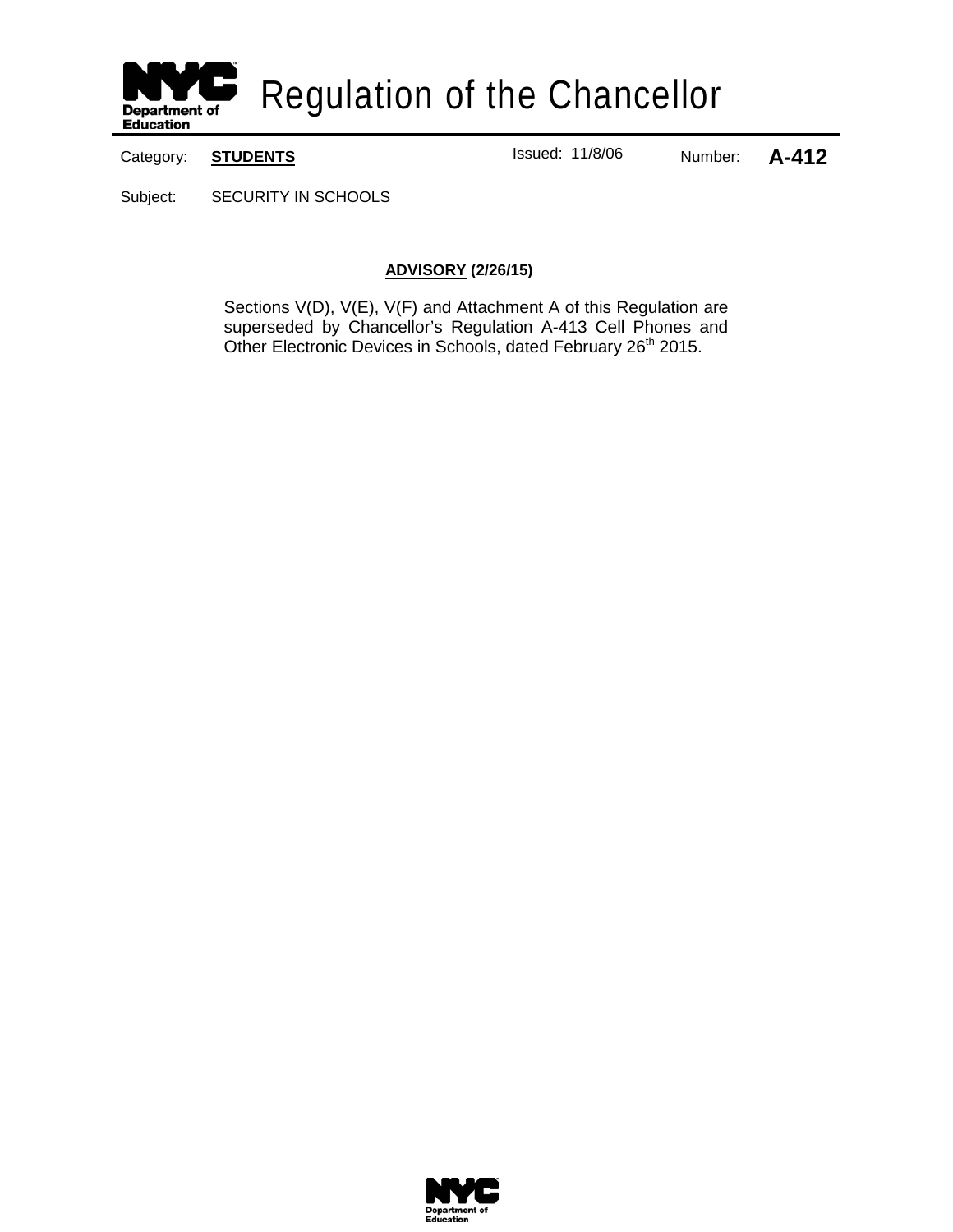

Category: **STUDENTS** Number: **A-412** 

Subject: **SECURITY IN THE SCHOOLS CONSUMITY IN THE SCHOOLS Page: 1 of 1** 

Issued: 11/8/06

## **SUMMARY OF CHANGES**

This regulation supersedes A-412 dated September 13, 2005.

It sets forth the reporting and notification requirements that school officials must follow when a school-related incident or crime occurs. It also establishes the school's responsibilities when the police or other investigatory agency seeks to question students and staff and when the police arrest a student.

#### Changes:

• Procedures for granting medical exemptions to the cell phone policy have been added.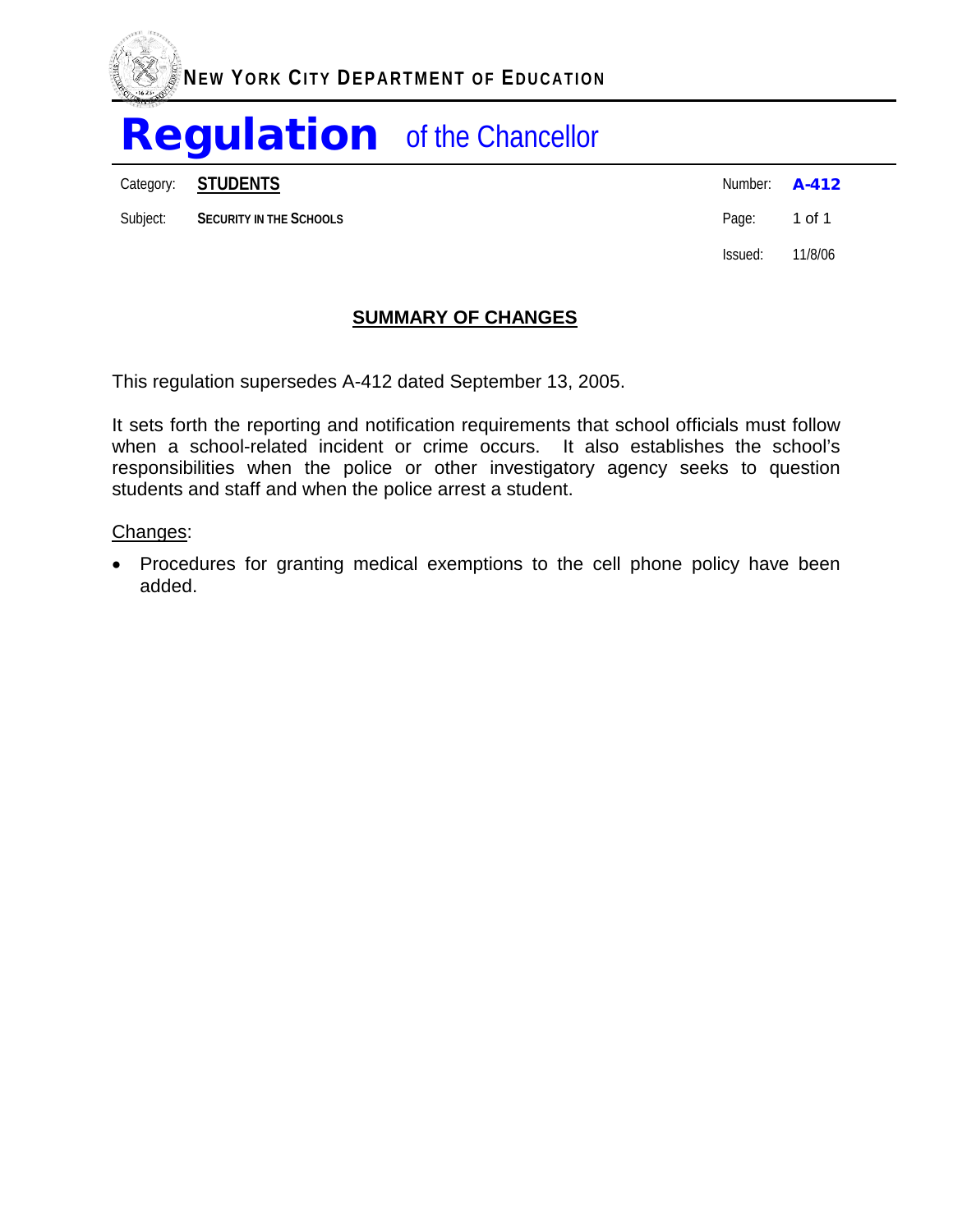

Category: **STUDENTS** Number: **A-412** 

Subject: **SECURITY IN THE SCHOOLS Page:** 1 of 9

Issued: 11/8/06

## **ABSTRACT**

This regulation supersedes and replaces Chancellor's Regulation A-412 dated September 13, 2005. This regulation sets forth the responsibilities of school staff for maintaining safety and security in the schools. It also establishes the procedures that must be followed when a school-related crime or incident occurs.

### **I. SECURITY IN THE SCHOOLS**

- A. Public schools should provide a safe and secure environment for students, staff, and parents. The maintenance of order and security in and around public schools is essential to creating learning environments in which students can meet high academic standards, educators can teach to those standards, and parents can be assured that the children are guaranteed their right to learn.
- B. The maintenance of safety and good order is the collective responsibility of all school staff, the New York City Police Department, the Department of Education's Division of Student Safety and Prevention Services, parents, and students.
- C. The principals and school safety agents (SSAs) shall consult and work cooperatively with each other on matters pertaining to school security. Toward that end, they shall promptly notify each other of incidents that occur on school property.
- D. Compliance with the procedures set forth in this regulation is mandatory. Failure to comply with these procedures may result in disciplinary action including dismissal from employment.

#### **II. NOTIFICATION AND REPORTING REQUIREMENTS FOR SCHOOL-RELATED CRIMES AND INCIDENTS**

The following sets forth the notification and reporting requirements that must be followed when a school-related crime or incident has been committed. Schoolrelated crimes and incidents are those which occur on or near school property (e.g., in front of the building, or which occur off school property but which have a nexus to the school, e.g., involving students or staff from the same school).

In addition to the notification requirements set forth below where a serious school-related criminal, non-criminal, and/or medical incident occurs which may have public health and safety implications or is newsworthy (e.g., shootings,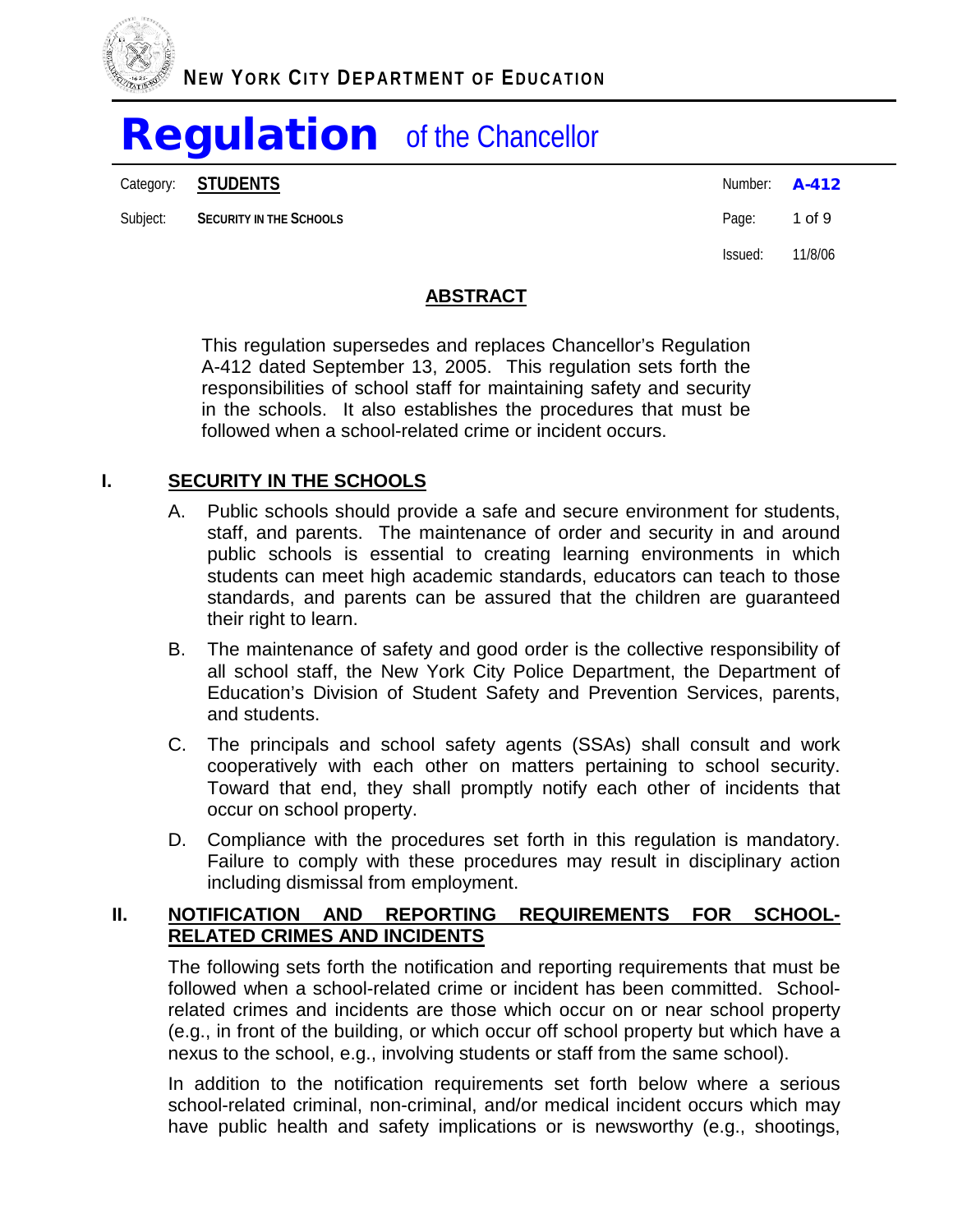

Category: **STUDENTS A-412** Subject: **SECURITY IN THE SCHOOLS CONSUMITY IN THE SCHOOLS Page: 2 of 9** Issued: 11/8/06

bomb scares, bus accidents, attempted suicides), the superintendent's designee must contact the Department of Education's Emergency Information Center (EIC) at (718) 935-3210. (Please refer to Chancellor's Special Circular No. 7, dated January 7, 1999.)

A. Notification Requirements for School-Related Crimes

The following notification requirements must be adhered to regardless of the source of the information and notwithstanding requests for confidentiality. Certified social workers, psychologists and SAPIS should contact the Office of Legal Services with questions regarding confidentiality and privileged information.

1. Crime Committed by Students

In all cases where a school safety agent (SSA) or Department of Education employee (DOE) has been provided with information or an allegation that a school-related crime which poses a danger to students, staff, or the school community has been committed by a student, he/she shall immediately take the following steps:

- a. If the incident creates an immediate safety emergency, the SSA/DOE must immediately notify the police and then advise the principal/designee;
- b. In all other situations that do not pose an immediate safety threat, the SSA/DOE must notify the principal/designee of the incident. The principal/designee must, in turn, notify the police and the SSA. Nothing herein precludes the SSA from also notifying the police;
- c. In addition to (a) and (b) above, the principal/designee must also immediately notify the parent and appropriate superintendent.
- 2. Crime Committed by Department of Education Employee

In all cases where a SSA/DOE has been provided with information or an allegation that a school-related crime has been committed by a Department of Education employee or person connected with school programs or services, such as volunteers, he/she shall immediately take the following steps:

<span id="page-3-0"></span>The term "parent," whenever used in this regulation, shall mean the student's parent(s) or guardian(s) or any person or agency in a parental or custodial relationship to the student. t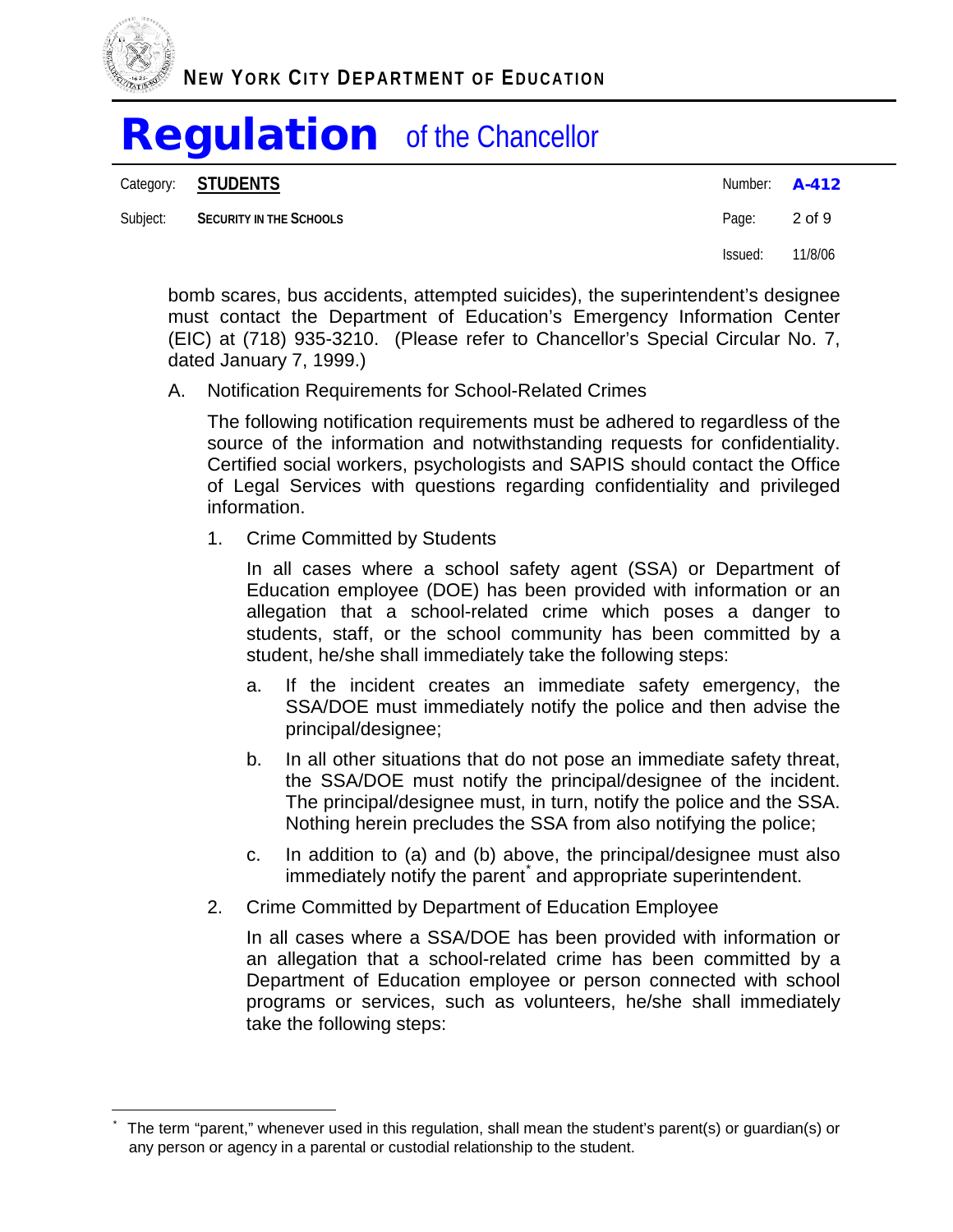

Category: **STUDENTS** Number: **A-412** 

Subject: **SECURITY IN THE SCHOOLS CONSUMITY IN THE SCHOOLS Page: 3 of 9** 

Issued: 11/8/06

- a. If the incident creates an immediate safety emergency, the SSA/DOE must immediately notify the police and then advise the principal/designee;
- b. In all other situations that do not pose an immediate safety threat, the SSA/DOE must notify the principal/designee of the incident. The principal/designee shall, in turn, notify the police, the superintendent, the SSA and the Special Commissioner of Investigation for the New York City School District ("SCOI") at (212) 510-1400 (and the Office of Special Investigations where the allegations involve corporal punishment);
- c. If a student is the victim of the suspected criminal activity, the principal/designee must also notify the parent.
- 3. Sexual Misconduct Committed by Department of Education Employees

Every employee and officer of the Department of Education has an affirmative obligation to report immediately to his/her principal/supervisor and the SCOI any information concerning sexual misconduct involving students by Department of Education officers, employees, or others connected with school programs or services, such as volunteers. This obligation extends to sexual misconduct on and off school premises. The principal/supervisor must contact the student's parent. THE PRINCIPAL/OFFICE HEAD/ SUPERINTENDENT SHALL NOT GATHER ANY INFORMATION OR CONDUCT AN INVESTIGATION OF THE ALLEGATIONS. Where the alleged misconduct constitutes a crime, the principal/supervisor must notify the police.

- 4. Medical Emergency
	- a. If an individual requires immediate medical attention, the SSA/DOE must call 911 to dispatch EMS/Fire Department. SSA/DOE must then contact the principal/designee who must proceed to the scene at once with a trained health professional (e.g., health aide, nurse, physician's assistant);
	- b. If the individual requiring medical attention is a student, the principal/designee must contact the student's parent;
	- c. If the student must be removed to the hospital and the parent has not arrived, a member of the school staff must accompany the student to the hospital. If the parent does not arrive by the end of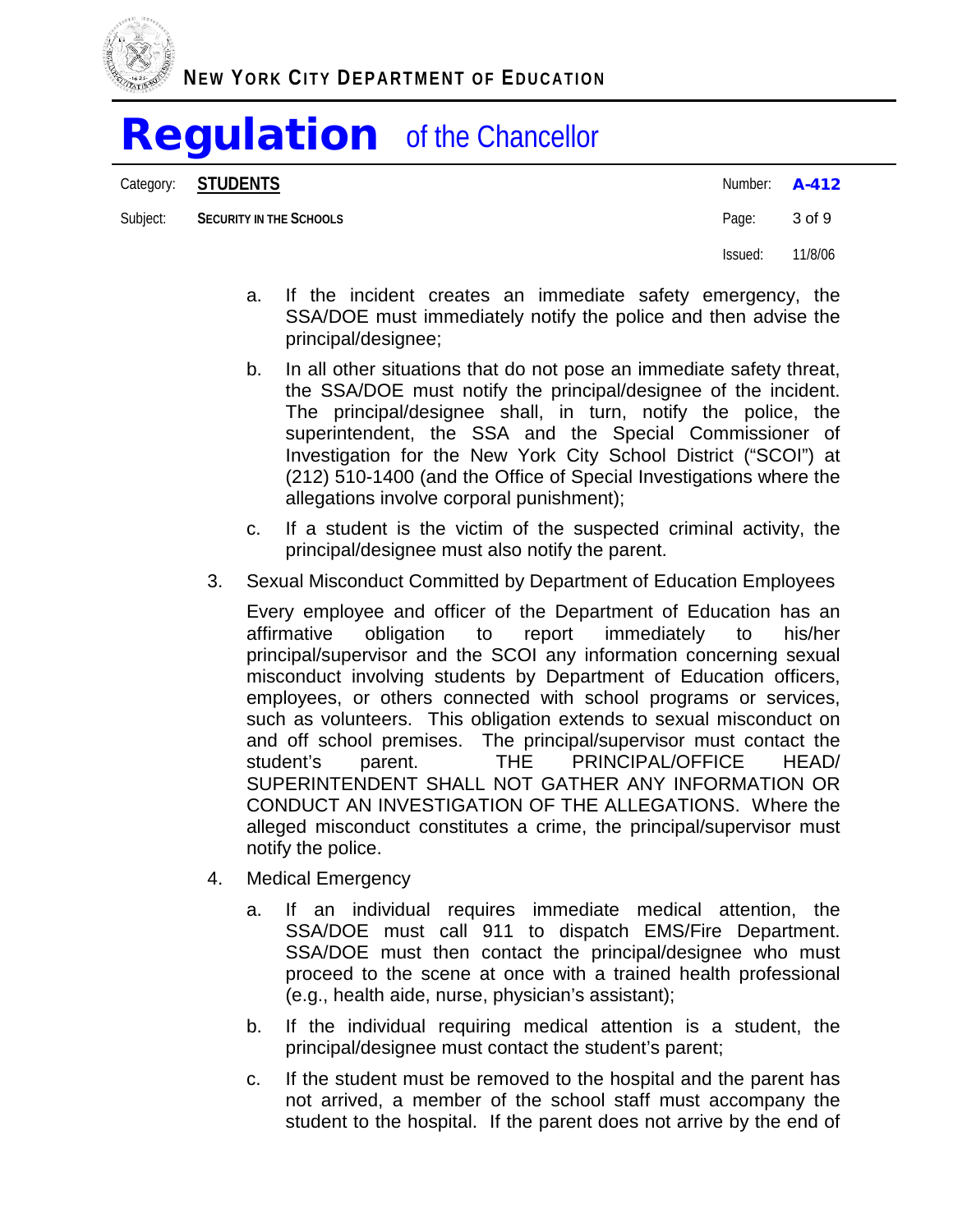

Category: **STUDENTS** Number: **A-412** 

Subject: **SECURITY IN THE SCHOOLS CONSUMITY IN THE SCHOOLS Page: 4 of 9** 

Issued: 11/8/06

the staff member's school day, the staff member must contact the principal/designee.

- 5. Child Abuse
	- a. In all cases where school staff have a reasonable suspicion that a student is a victim of child abuse, maltreatment, or neglect by a parent, a person responsible for the child's care, or a person regularly or continually found in the child's household, school staff must immediately report the suspicion to the principal or his/her designee. The principal/designee must immediately report the suspicion to the New York Central State Register for Child Abuse and Maltreatment (800) 635-1522. The principal and staff member must ensure that a written report has been made in accordance with Chancellor's Regulation A-750. If a Child Protective Service worker has not responded by 3:00 p.m. and it is determined that the child's life and/or safety is in imminent danger if returned home, the principal/designee must call 911 for emergency police assistance, after consulting with the superintendent/designee. (See Chancellor's Regulation A-750 for further details.)
	- b. In all cases where school staff suspects that a student is a victim of child abuse by a person other than an individual specified in paragraph (a) above, they shall immediately notify the principal/designee. The principal/designee shall contact the student's parent and the police.
- B. Notification Requirements for School-Related Incidents

The following procedures must be followed if a SSA/DOE employee learns of or witnesses a school-related non-criminal incident, accident or medical emergency which may require school disciplinary or other follow-up action and/or central/superintendent notification:

- 1. If an individual requires immediate medical attention, the SSA/DOE shall follow the same procedures set forth in II.4 above;
- 2. The SSA/DOE must notify the principal/designee;
- 3. The principal/designee must determine what, if any, disciplinary or other follow-up action shall be taken and then contact the superintendent and the parent, where a student is involved;
- 4. If the incident involves corporal punishment, the principal must notify the Office of Special Investigations.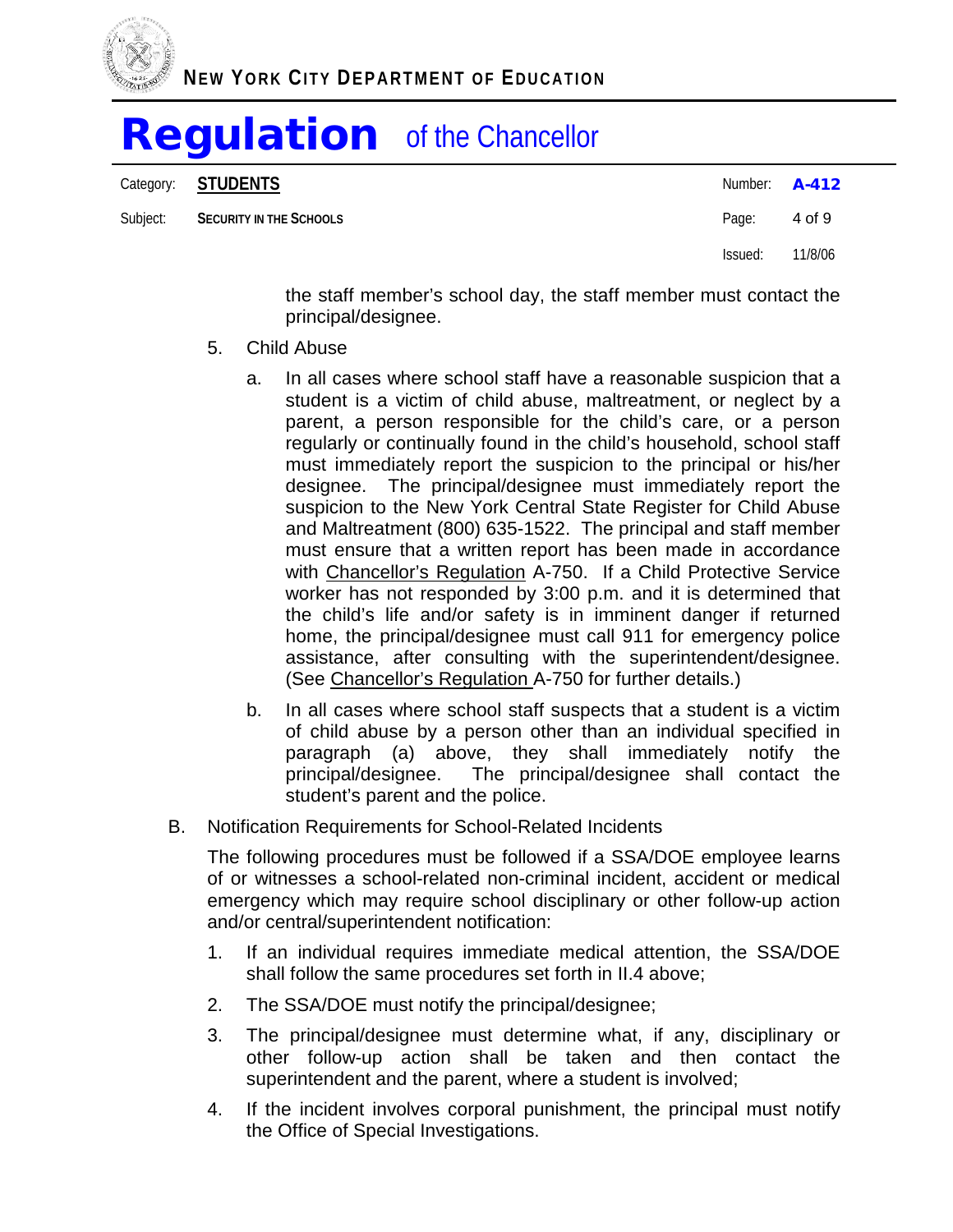

Category: **STUDENTS** Number: **A-412** Subject: **SECURITY IN THE SCHOOLS CONSUMITY IN THE SCHOOLS Page: 5 of 9** Issued: 11/8/06

#### C. Written Reporting Requirements

The complete and accurate reporting of school-related crimes and incidents and injuries which result from such incidents are necessary steps in maintaining safety and order in the schools.

1. Incident Reports

The principal/designee is required to file an incident report for all school-related crimes and incidents within 24 hours of the incident.<sup>[\\*](#page-6-0)</sup>

- a. Incident reports shall be prepared and signed by the principal/designee. The incident should be described in sufficient detail to provide a full, factual description of what transpired;
- b. The principal/designee must seek to obtain signed handwritten statements from the parties involved and from witnesses, specifying the time, date, and place of the occurrence with an account detailing the nature and sequence of events.
- 2. The NYPD School Safety Incident Reports
	- a. The SSA shall prepare a NYPD School Safety Incident Report, which will include student names for the following: felonies, misdemeanors and incidents involving weapons, controlled substances, and gang related activities of a criminal nature. If the SSA was not directly involved or aware of an incident in any of these categories, then the principal must provide the SSA with a verbal description of the incident including student names;
	- b. The SSA shall prepare a NYPD School Safety Incident Report, which will not include student names for incidents involving the following: non-criminal possession of fireworks, non-criminal trespassing, loitering, disorderly conduct, and harassment. If the SSA was not directly involved or aware of an incident in any of these categories, then the principal must provide the SSA with a verbal description of the incident excluding student names;
	- c. The SSA must forward a copy of the report to the School Safety Division Operation Center through appropriate channels.

<span id="page-6-0"></span><sup>\*</sup> The principal is required to file a Comprehensive Injury Report for all injuries involving students, staff members, and other individuals occurring on or about Department of Education premises or at school sponsored events in accordance with Chancellor's Regulation A-730.  $\frac{1}{2}$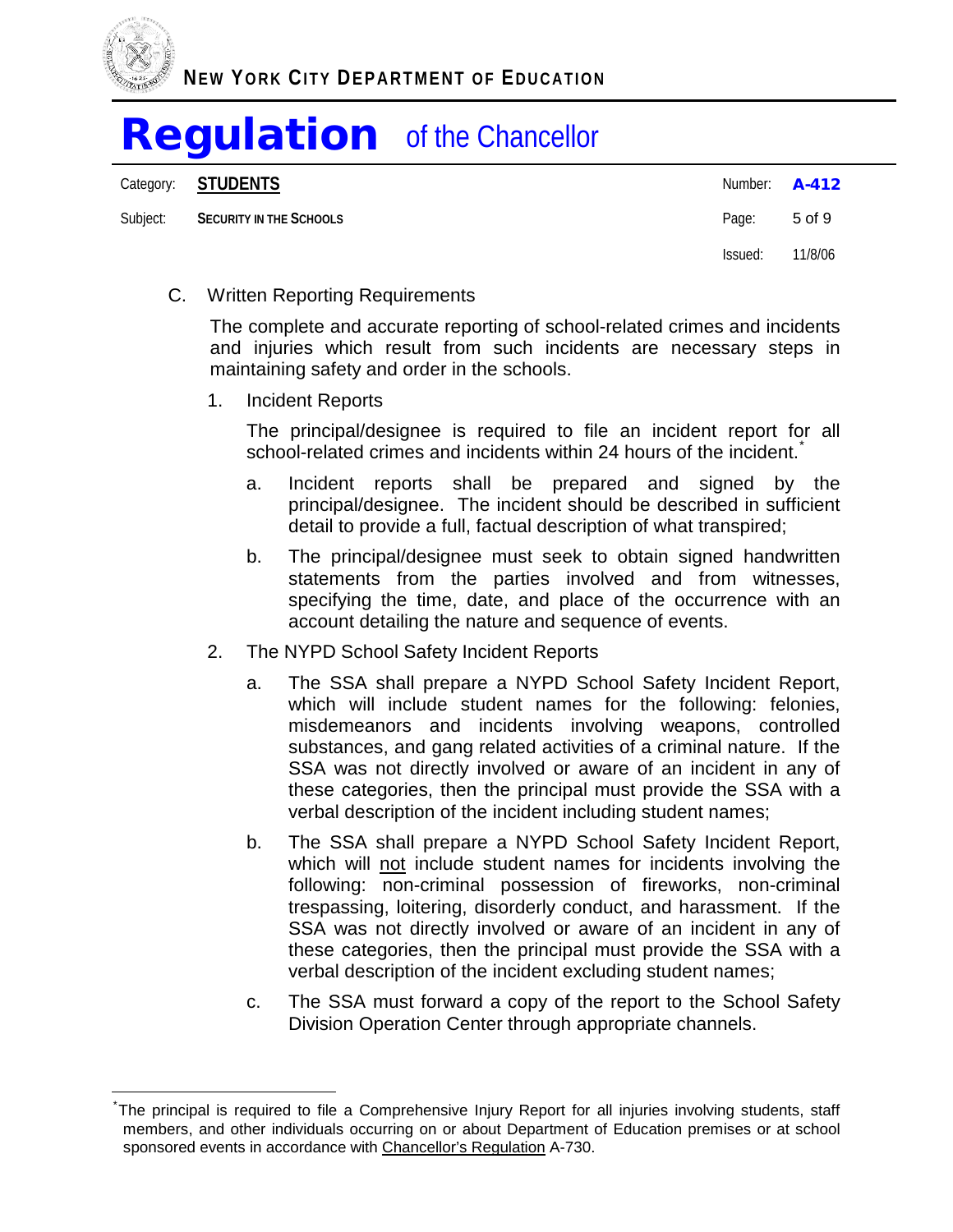

Category: **STUDENTS** Number: **A-412** 

Subject: **SECURITY IN THE SCHOOLS CONSUMITY IN THE SCHOOLS Page: 6 of 9** 

Issued: 11/8/06

## **III. ARRESTS OF STUDENTS**

- A. If an incident requires an immediate arrest, the SSA must place the student under arrest and notify the principal.
- B. If the incident does not require an immediate arrest or other immediate action, the SSA and/or NYPD must, to the fullest extent practicable, consult with the principal/designee prior to placing the student under arrest or issuing any form of criminal process.
- C. When a student is arrested, the principal must immediately notify the parent. If the parent cannot be reached, the principal must request of the arresting officer that a member of the school staff accompany the student to the precinct. If such permission is denied, a member of the staff (who must not be a SSA) must follow immediately to the place where the student is taken. The staff member who accompanies or follows the student to the precinct must be someone who was not involved in the incident resulting in the arrest. The staff member must remain with the student for a reasonable time or until he/she is no longer needed.

## **IV. INVESTIGATION BY POLICE OR OTHER AGENCIES**

- A. Questioning of Students and Staff
	- 1. When the police or other investigatory agencies wish to investigate a school-related crime committed by a student, the principal/designee must permit them to interview school staff or other non-student witnesses and staff, or other non-student victims. These individuals, however, may not be compelled by the principal/designee to submit to such questioning.
	- 2. Where the police or other investigatory agencies wish to question a student in school regarding a school-related crime, the student in school regarding a school-related crime, the principal/designee must make every reasonable effort to contact the student's parent. If notification is made, the principal/designee or the police/investigatory agency shall consult with the parent about how the parent wishes to proceed. If the parent does not object, the principal/designee must permit the police/investigatory agency to interview the student. The principal/designee should be present during the interview.
	- 3. Where the police/investigatory agency comes to a school to question a student regarding a school-related crime and the student's parent cannot be reached, the principal/designee shall permit the police to speak with the student under the following circumstances: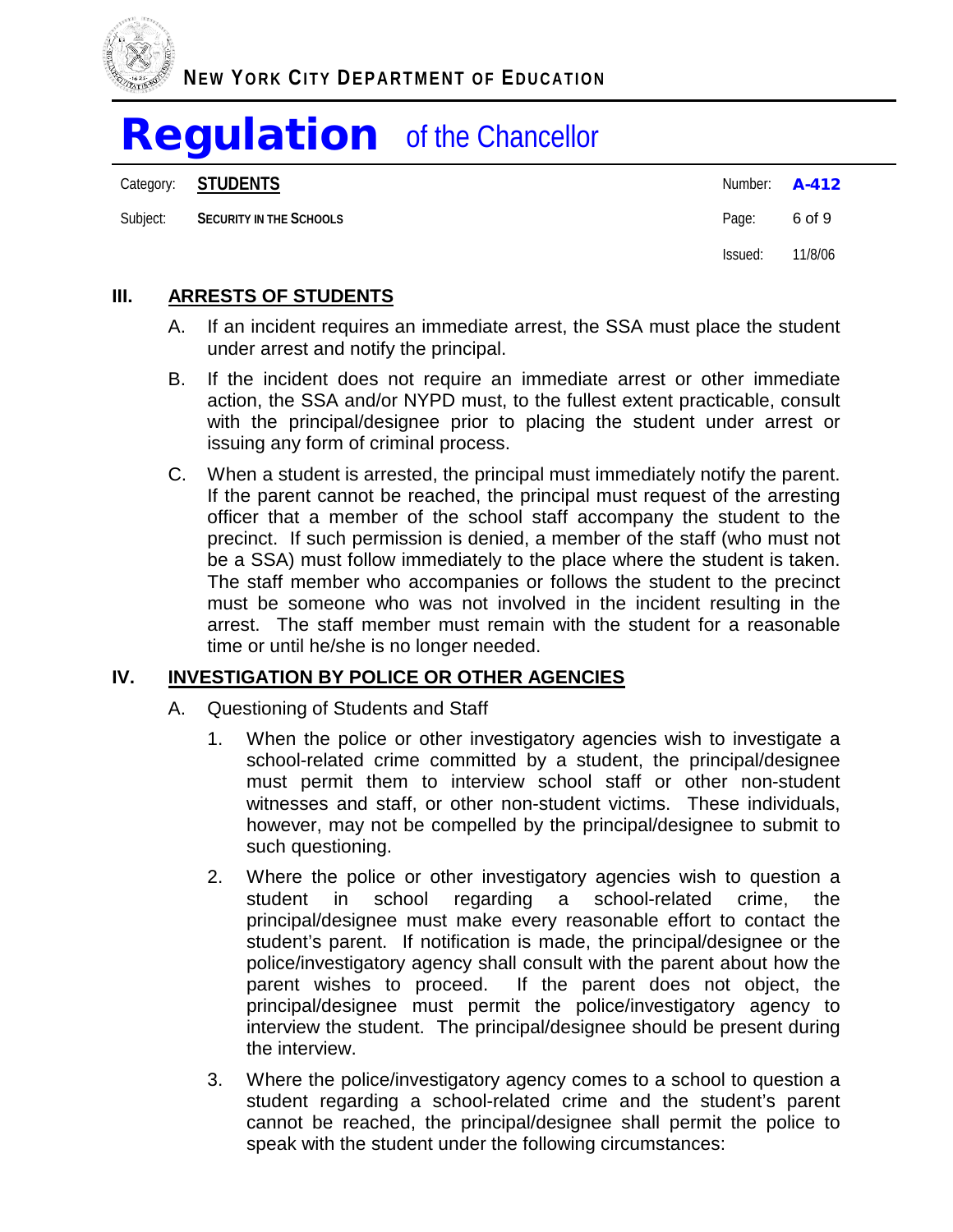

Category: **STUDENTS** Number: **A-412** 

Subject: **SECURITY IN THE SCHOOLS Page:** 7 of 9

Issued: 11/8/06

- a. If the parent of a student who is suspected of committing a crime cannot be reached, the police/investigatory agency may not be permitted to question the student unless the officer indicates that there is a continued threat of imminent danger. The principal/designee shall determine whether a threat of imminent danger exists. If he/she is uncertain and absent exigent circumstances, the principal/designee must contact the Office of Legal Services;
- b. If a parent of a student who is not a suspect (i.e., victim or witness) cannot be reached, the police/investigatory agency may not be permitted to interview the student unless there are exigent circumstances warranting proceeding with an interview. The principal/designee shall determine whether there are exigent circumstances. If he/she is uncertain and absent exigent circumstances, he/she must contact the Office of Legal Services;
- c. In cases where the interview is conducted without parental notification, the principal/designee must be present during the interview. The principal/ designee, however, must not compel a student to submit to such an interview in school.
- 4. Where the police or other investigatory agencies wish to question a student about a child abuse allegation against a parent, guardian, or custodian, the principal/designee must permit the questioning to take place and must not contact the parent, guardian, or custodian. Where the police or other investigatory agencies wish to question a student about a child abuse allegation against a person continually or regularly found in the same household, the principal, in consultation with the police or agency, shall determine whether the questioning should take place without contacting the parent. In either case, the principal or an individual with whom the child indicates that he/she is comfortable should be present during the interview. In this situation, the child's records may be released to the police or investigatory agencies without obtaining parental consent. (See Chancellor's Regulation A-750.)
- 5. Where the police or other investigatory agencies wish to question students or staff regarding a crime committed by a student that is unrelated to the school, the principal/designee must request that the police or other investigatory agencies conduct such interviews during nonschool hours. In cases where the police or other investigatory agencies indicate that there are exigent circumstances warranting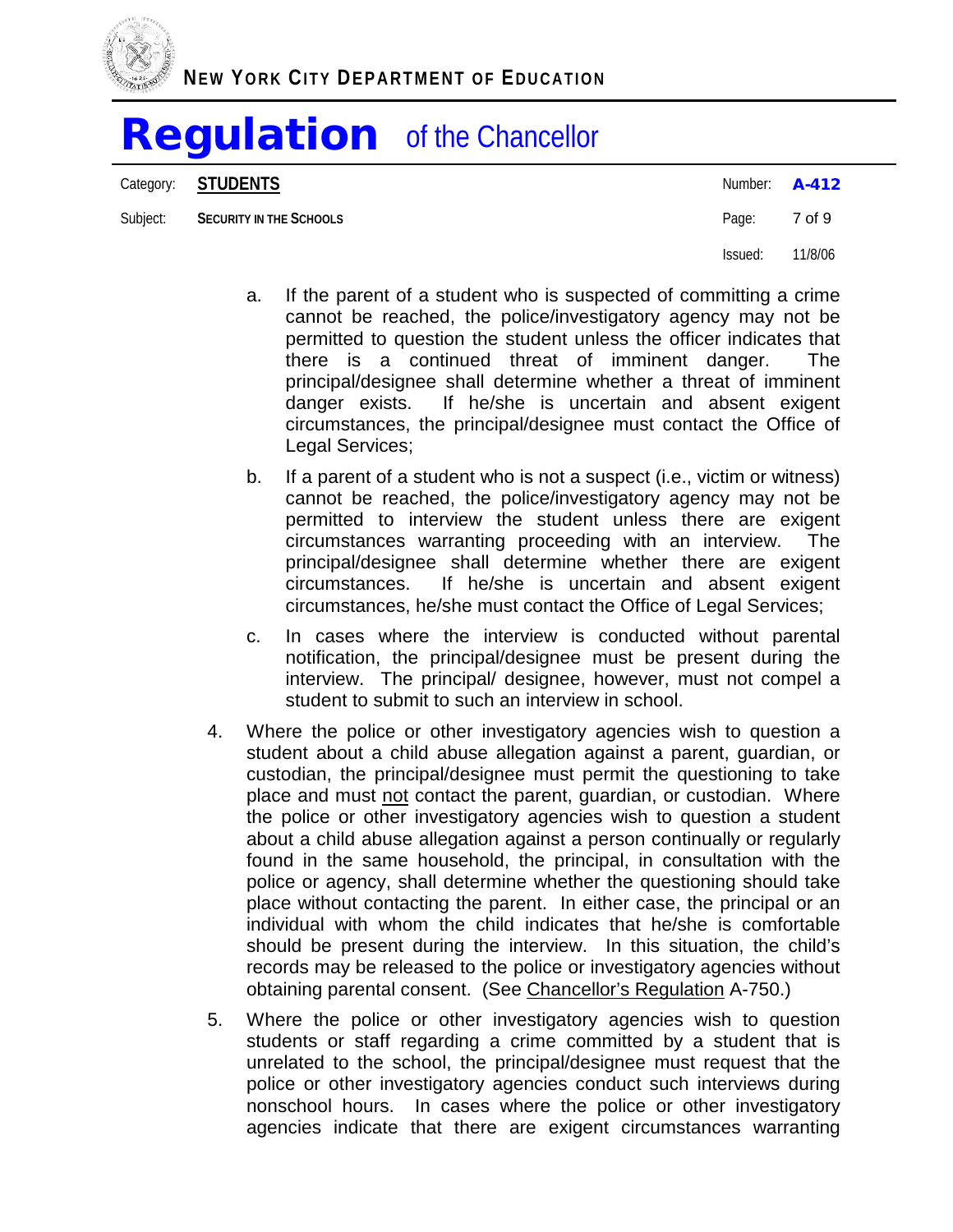

|          | Category: STUDENTS      | Number: $A-412$ |         |
|----------|-------------------------|-----------------|---------|
| Subject: | SECURITY IN THE SCHOOLS | Page:           | 8 of 9  |
|          |                         | Issued:         | 11/8/06 |

proceeding with an interview, the school staff should contact the Office of Legal Services for further advice. If such questioning is permitted, it must be done in a manner which is least disruptive to the school.

#### **V. VOUCHERING AND CONFISCATION OF CONTRABAND (WEAPONS, DRUGS, ETC.)**

- A. Where the police arrest a student for possession of contraband, the police will take custody of and voucher the item seized.
- B. School officials must request a copy of the NYPD voucher (property clerk's invoice).
- C. If the police do not take custody of a weapon discovered on school property, the following procedures apply:
	- 1. The principal/designee must voucher the item using a DOE voucher form and envelope. All required information must be included on the form;
	- 2. The principal/designee must immediately notify the DOE's Division of Student Safety and Prevention Services (DSS&PS) who will arrange for the contraband to be picked up by the NYPD's School Safety Division;
	- 3. Weapons must be safely secured until surrendered to the NYPD's School Safety Division for transportation.
	- 4. When the NYPD arrives to pick up the contraband, the principal/designee must turn over the contraband and voucher in a sealed voucher envelope;
	- 5. If a school needs the contraband as evidence in a superintendent's suspension hearing, the principal/designee should contact the DSS&PS who will make the necessary arrangements.
- D. Cell phones, ipods, beepers and other communication devices are prohibited on school property. However, a principal may grant permission for a student to bring a cell phone into a school building for medical reasons. (See Attachment A which sets forth the procedures for granting a medical exemption.)
- E. If the school confiscates a cell phone, ipod, beeper or other communication device, the principal/designee must immediately contact the student's parent and arrange for the parent to appear in person to pick up the device.
- F. The cell phone, ipod, beeper or other communication device should be maintained and secured by the school until the parent appears. If the parent